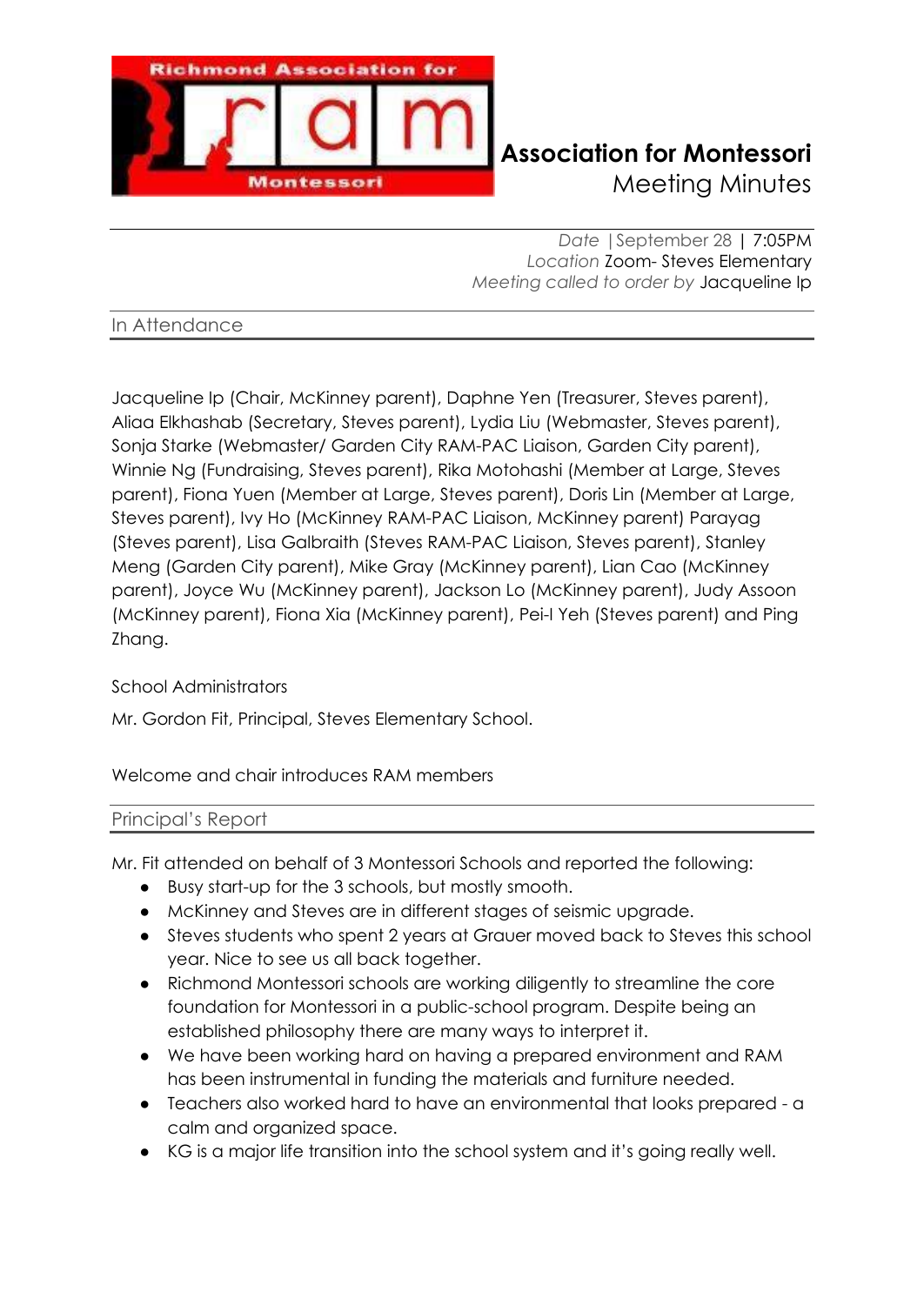

Approval of Minutes from Last Meeting

Last meeting's minutes circulated through Zoom chat and approved.

### Adoption of Agenda

Agenda circulated through Zoom chat and accepted.

#### RAM Reports

Chair Report

- All attendance introduced themselves and their school.
- A brief introduction about RAM program and its role. Introduced the role of the committee in raising funds and purchasing unique materials/ equipment.
- RAM support teachers in their learning, workshops and training through RAM Bursaries.

Treasurer Report and Budget Discussion

- Daphne reviewed financial reports.
- Total Income: \$3k.
- Balance Sheet Total Assets \$41K.
- 2021-2022 Budget Expenses \$13k

Jacqueline:

- Our membership and donations drastically reduced during the last 2 years due to COVID 19. Previously, we were looking between 11k to 15K.
- To ensure RAM sustainability, we have had to decrease the RAM funds from \$5,000 to \$3,000 per school for the current school year.
- Accordingly, we had a significant deficit and we had a rollover from previous years.
- The next meeting, there will be the early bird draw for the \$50 Gift Certificate in November.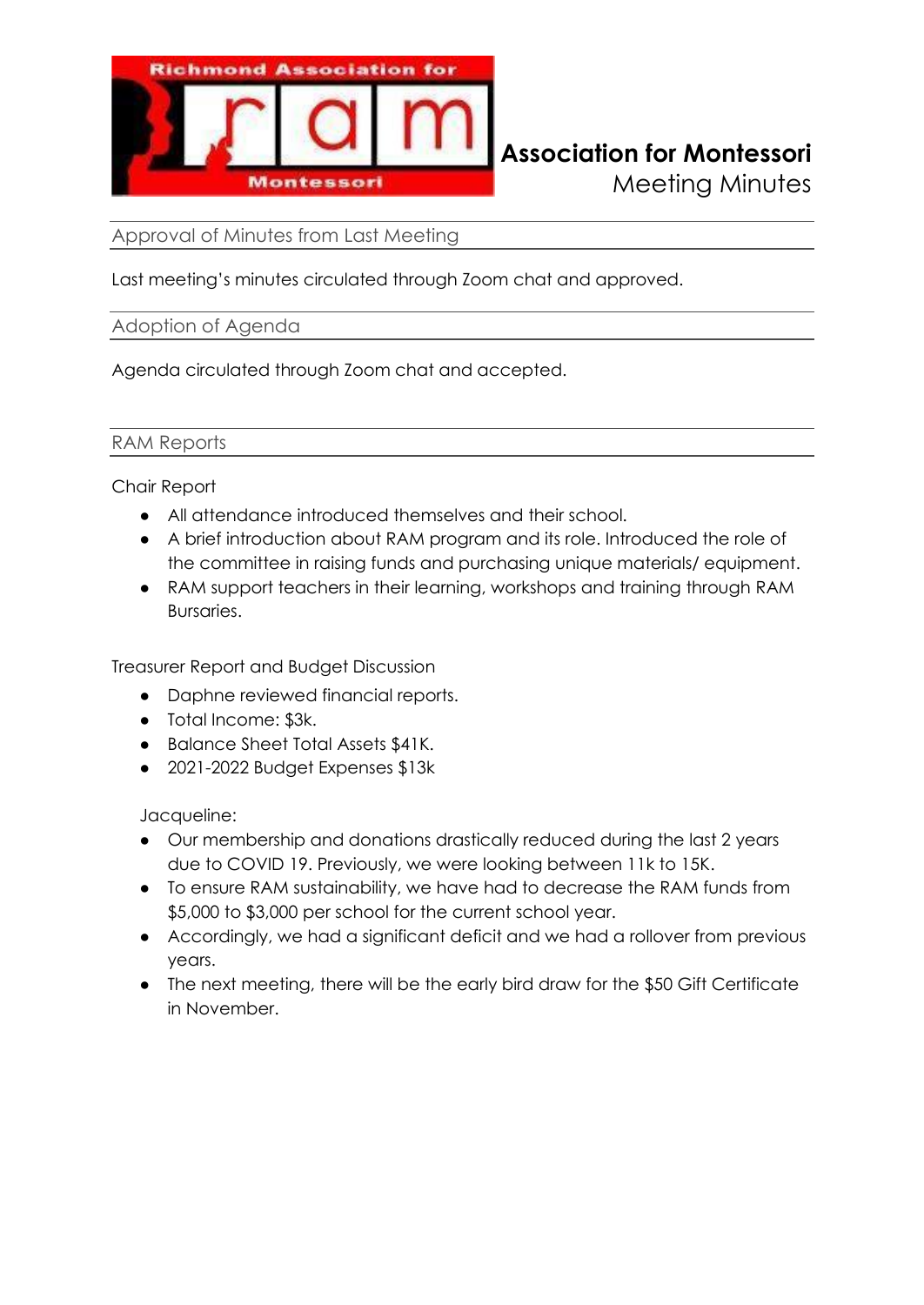

Meeting Minutes

Open Issues and New Business

Website updates

● The updated Bursaries for Montessori teachers will be sent to the social media team to post it on the website.

PAC updates

- Ivy: McKinney is working on the seismic upgrade and their next major renovation is the gym. They want to resume the food program.
- Lisa: Steves were discussing various fundraising options and will attempt to avoid timing conflicts with RAM.

Call for Volunteers

- There are key roles becoming available. With succession planning, we need to make sure we prepare for upcoming retirements including:
	- o Chair
	- o Treasurer
- Jacqueline briefly explained the role of those 2 positions as well as will provide a job description for all the roles and will be posted on RAM website.

Parent Education Night

- As previously discussed, RAM wants to host parent Education night via Zoom. The Zoom meeting will consist of various breakout rooms. In each room there will be 6-10 parents, a RAM member as well as a teacher presenting. Each presentation is about 20min. Parents will keep rotating between rooms after each presentation.
- Not yet decided on the topic, we are looking for something interesting as Math Centric.
- Mr. Fit:
	- I see a prominent need for educating parents on the basics of the Montessori philosophy.
	- A good time to have review of the foundation information, including the multi-grade classroom, and how materials help students, with facilitation of the teacher and to acquire the understanding to support the students.
	- The Provincial Association is hosting a virtual parent information night on Oct 21.
	- -Jacqueline: RAM can promote this night as a primer and get feedback from participants on what more they would like to know regarding the program in Richmond.